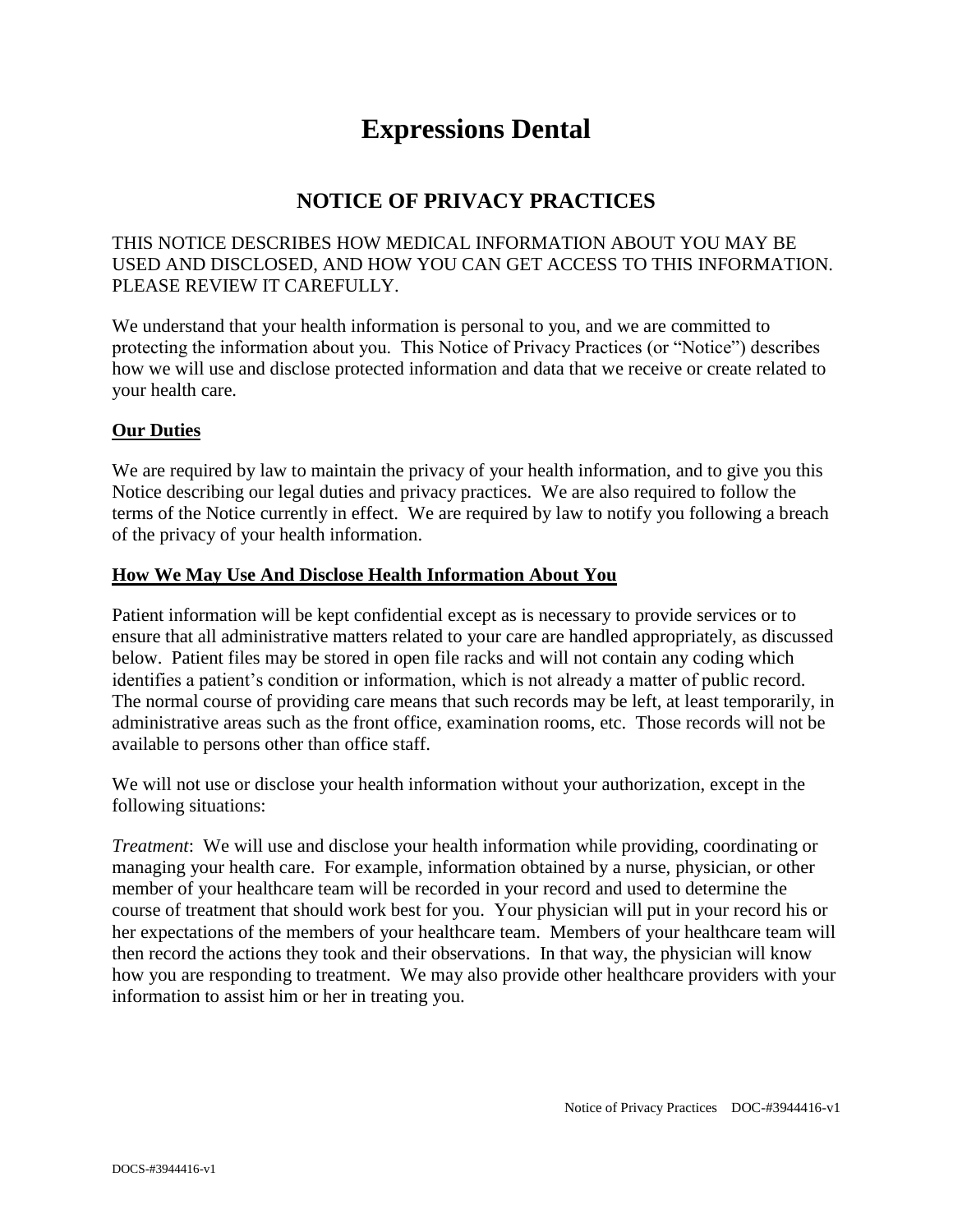*Payment*: We will use and disclose your medical information to obtain or provide compensation or reimbursement for providing your health care. For example, we may send a bill to you or your health plan. The information on or accompanying the bill may include information that identifies you, as well as your diagnosis, procedures, and supplies used. As another example, we may disclose information about you to your health plan so that the health plan may determine your eligibility for payment for certain benefits.

*Health Care Operations:* We will use and disclose your health information to deal with certain administrative aspects of your health care, and to manage our business more efficiently. For example, members of our medical staff may use information in your health record to assess the quality of care and outcomes in your case and others like it. This information will then be used in an effort to improve the quality and effectiveness of the healthcare and services we provide. There may be inspections of our office and review of documents, which may include your protected health information by insurance payers and government agencies in the normal performance of their duties.

*Business Associates*: There are some services provided in our organization through contracts with business associates. We may disclose your health information to our business associate so they can perform the job we've asked them to do. However, we require the business associate to take precautions to protect your health information.

*Facility Directory*: Unless you notify us that you object, we will use your name, location in the facility, and general condition for directory purposes. This information may be provided to members of the clergy and, except for religious affiliation, to other people who ask for you by name.

*Notification of Family*: We may use or disclose information to notify or assist in notifying a family member, personal representative, or other person responsible for your care of your location and general condition.

*Communication With Family*: We may disclose to a family member, other relative, close personal friend or any other person you identify, health information relevant to that person's involvement in your care.

*Research*: Consistent with applicable law we may disclose information to researchers when their research has been approved by an institutional review board that has reviewed the research proposal and established protocols to ensure the privacy of your health information.

*Funeral Director, Coroner, and Medical Examiner*: Consistent with applicable law we may disclose health information to funeral directors, coroners, and medical examiners to help them carry out their duties.

*Organ Procurement Organizations*: Consistent with applicable law, we may disclose health information to organ procurement organizations or other entities engaged in the procurement, banking, or transplantation of organs for the purpose of tissue donation and transplant.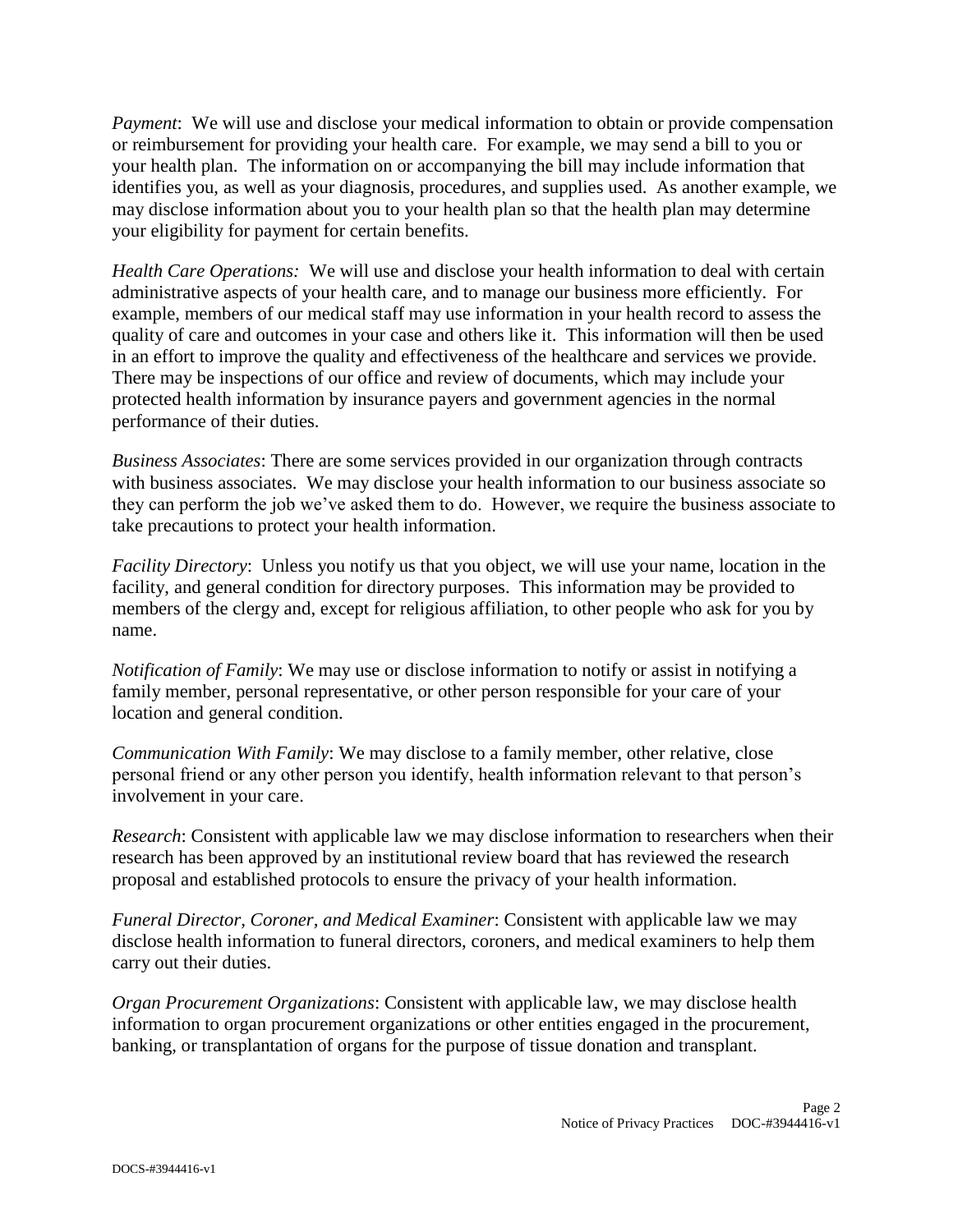*Fundraising*: We may use certain information for purposes of raising funds.

*Food and Drug Administration (FDA)*: We may disclose to the FDA health information relative to adverse events, product defects, or post marketing surveillance information to enable product recalls, repairs, or replacement.

*Public Health*: As required by law, we may disclose your health information to public health or legal authorities charged with preventing or controlling disease, injury, or disability, including child abuse and neglect.

*Victims of Abuse, Neglect or Domestic Violence*: We may disclose your health information to appropriate governmental agencies, such as adult protective or social services agencies, if we reasonably believe you are a victim of abuse, neglect, or domestic violence.

*Health Oversight*: In order to oversee the health care system, government benefits programs, entities subject to governmental regulation and civil rights laws for which health information is necessary to determine compliance, we may disclose your health information for oversight activities authorized by law, such as audits and civil, administrative, or criminal investigations.

*Court Proceeding*: We may disclose your health information in response to requests made during judicial and administrative proceedings, such as court orders or subpoenas.

*Law Enforcement*: Under certain circumstances, we may disclose your health information to law enforcement officials. These circumstances include reporting required by certain laws (such as the reporting of certain types of wounds), pursuant to certain subpoenas or court orders, reporting limited information concerning identification and location at the request of a law enforcement official, reports regarding suspected victims of crimes at the request of a law enforcement official, reporting death, crimes on our premises, and crimes in emergencies.

*Inmates*: If you are an inmate of a correctional institution or under the custody of a law enforcement official, we may release health information about you to the correctional institution or law enforcement official. This release would be necessary (1) for the institution to provide you with health care; (2) to protect your health and safety or the health and safety of others; or (3) for the safety and security of the correctional institution.

*Threats to Public Health or Safety*: We may disclose or use health information when it is our good faith belief, consistent with ethical and legal standards, that it is necessary to prevent or lessen a serious and imminent threat or is necessary to identify or apprehend an individual.

*Specialized Government Functions*: Subject to certain requirements, we may disclose or use health information for military personnel and veterans, for national security and intelligence activities, for protective services for the President and others, for medical suitability determinations for the Department of State, for correctional institutions and other law enforcement custodial situations, and for government programs providing public benefits.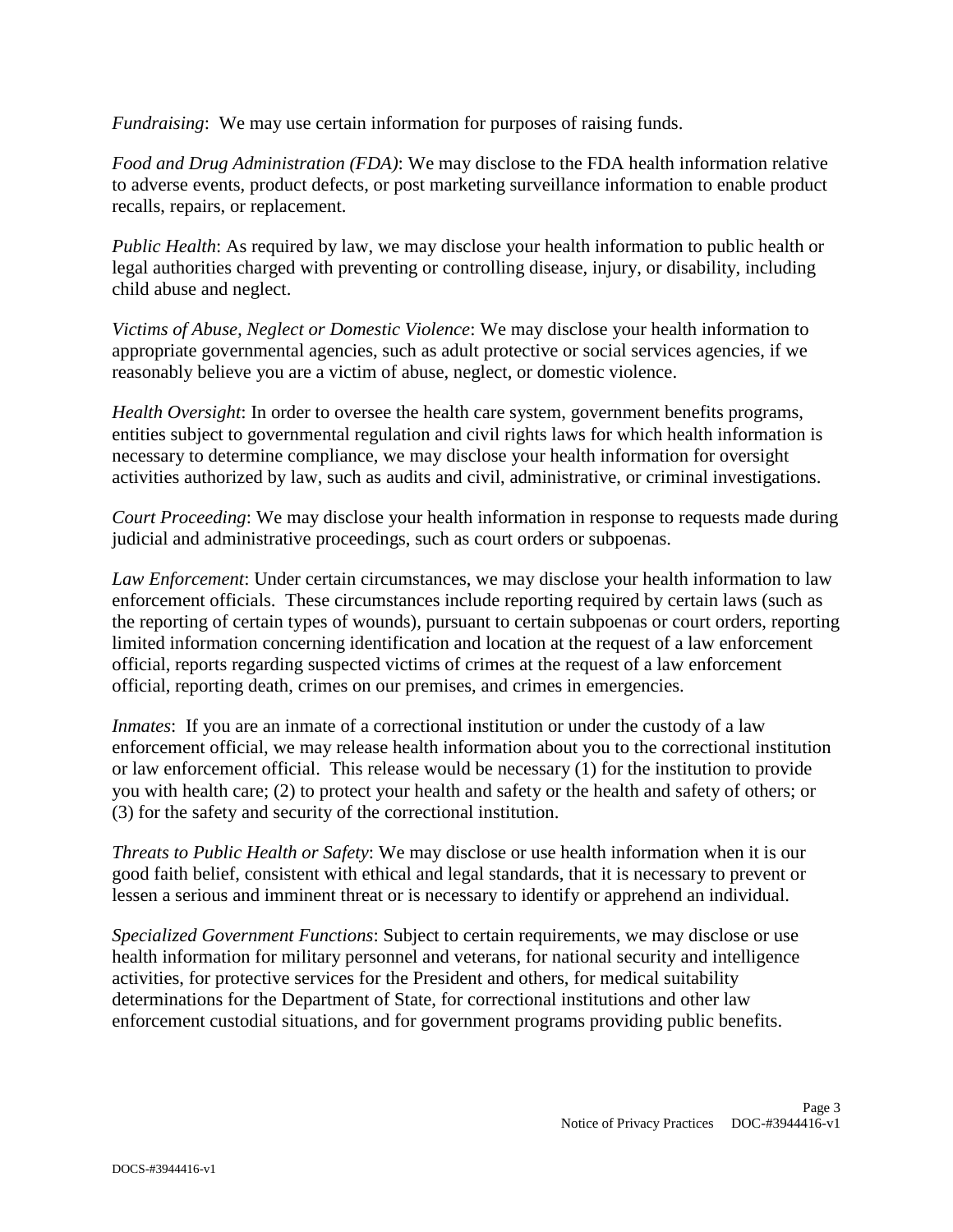*Workers Compensation*: We may disclose health information when authorized and necessary to comply with laws relating to workers compensation or other similar programs.

*Other Uses:* We may also use and disclose your personal health information for the following purposes:

- To contact you to remind you of an appointment for treatment;
- To describe or recommend treatment alternatives to you;
- To furnish information about health-related benefits and services that may be of interest to you; or
- For certain charitable fundraising purposes.

#### **Prohibition on Other Uses or Disclosures**

We may not make any other use or disclosure of your personal health information without your written authorization. Other uses or disclosures that would require your authorization include, for example, use of psychotherapy notes, and marketing with or sale of your health information. Once given, you may revoke the authorization by writing to the contact person listed below. Understandably, we are unable to take back any disclosure we have already made with your permission.

#### **Individual Rights**

You have many rights concerning the confidentiality of your health information. You have the right:

- To request restrictions on the health information we may use and disclose for treatment, payment, and health care operations. We are not required to agree to these requests. To request restrictions, please send a written request to the address below.
- To receive confidential communications of health information about you in a certain manner or at a certain location. For instance, you may request that we only contact you at work or by mail. To make such a request, you must write to us at the address below, and tell us how or where you wish to be contacted.
- To inspect or copy your health information. You must submit your request in writing to the address below. If you request a copy of your health information we may charge you a fee for the cost of copying, mailing or other supplies. In certain circumstances we may deny your request to inspect or copy your health information. If you are denied access to your health information, you may request that the denial be reviewed. Another licensed health care professional will then review your request and the denial. The person conducting the review will not be the person who denied your request. We will comply with the outcome of the review.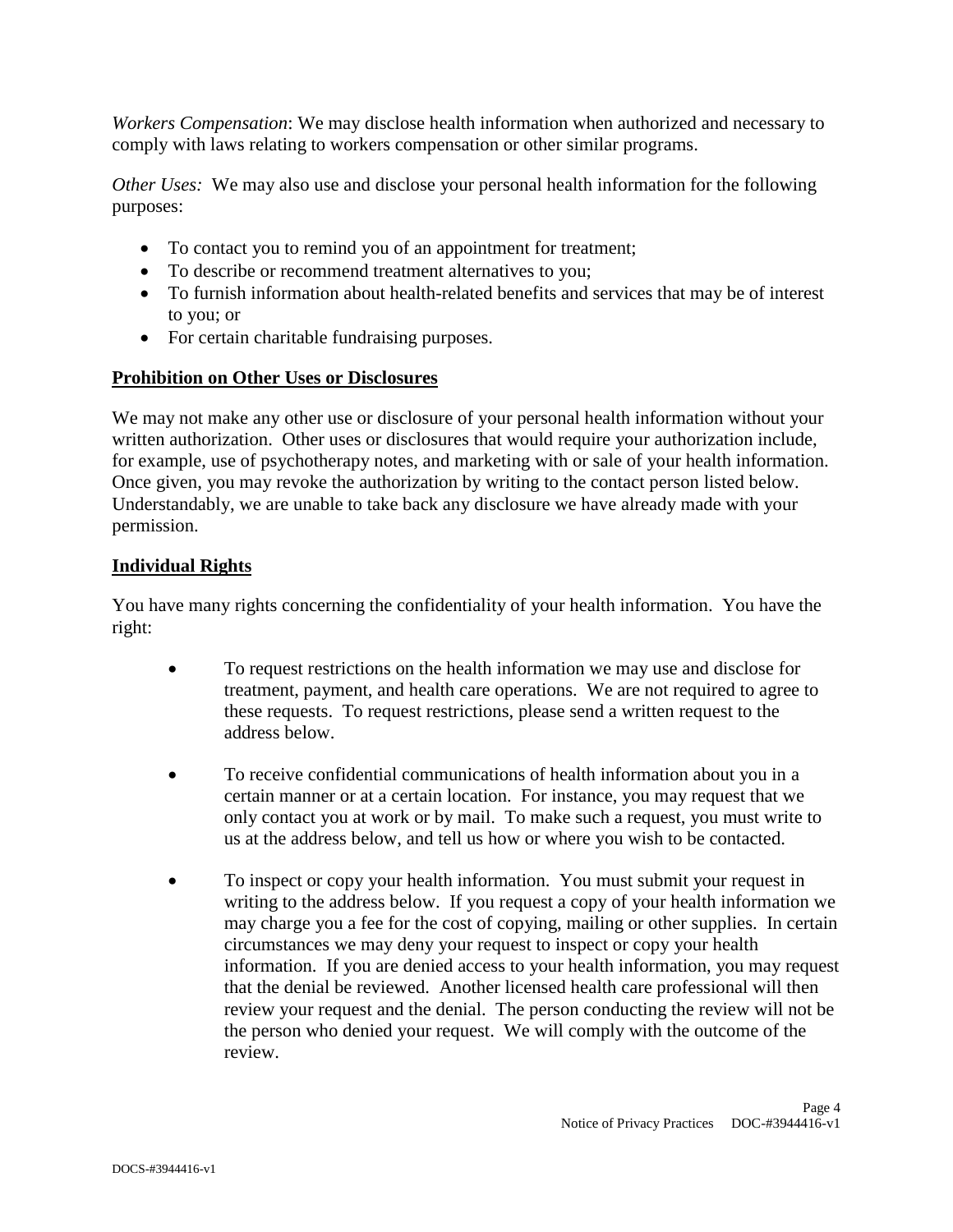- To amend health information. If you feel that health information we have about you is incorrect or incomplete, you may ask us to amend the information. To request an amendment, you must write to us at the address below. You must also give us a reason to support your request. We may deny your request to amend your health information if it is not in writing or does not provide a reason to support your request. We may also deny your request if:
	- The information was not created by us, unless the person that created the information is no longer available to make the amendment,
	- The information is not part of the health information kept by or for us,
	- Is not part of the information you would be permitted to inspect or copy, or
	- Is accurate and complete
- To receive an accounting of disclosures of your health information. You must submit a request in writing to the address below. Not all health information is subject to this request. Your request must state a time period, no longer than 6 years and may not include dates before April 14, 2003. Your request must state how you would like to receive the report (paper, electronically). The first accounting you request within a 12-month period is free. For additional accountings, we may charge you the cost of providing the accounting. We will notify you of this cost and you may choose to withdraw or modify your request before charges are incurred.
- To receive a paper copy of this Notice upon request, even if you have agreed to receive the Notice electronically. You must submit a request for a paper notice in writing to the address below.

All requests to restrict use of your health information for treatment, payment, and health care operations, to inspect and copy health information, to amend your health information, or to receive an accounting of disclosures of health information must be made in writing to the contact person listed below.

#### **Complaints**

If you believe that your privacy rights have been violated, a complaint may be made to our privacy officer at (563) 582-1448 or the address listed below. You may also submit a complaint to the Secretary of the Department of Health and Human Services. We will not retaliate against you for filing a complaint.